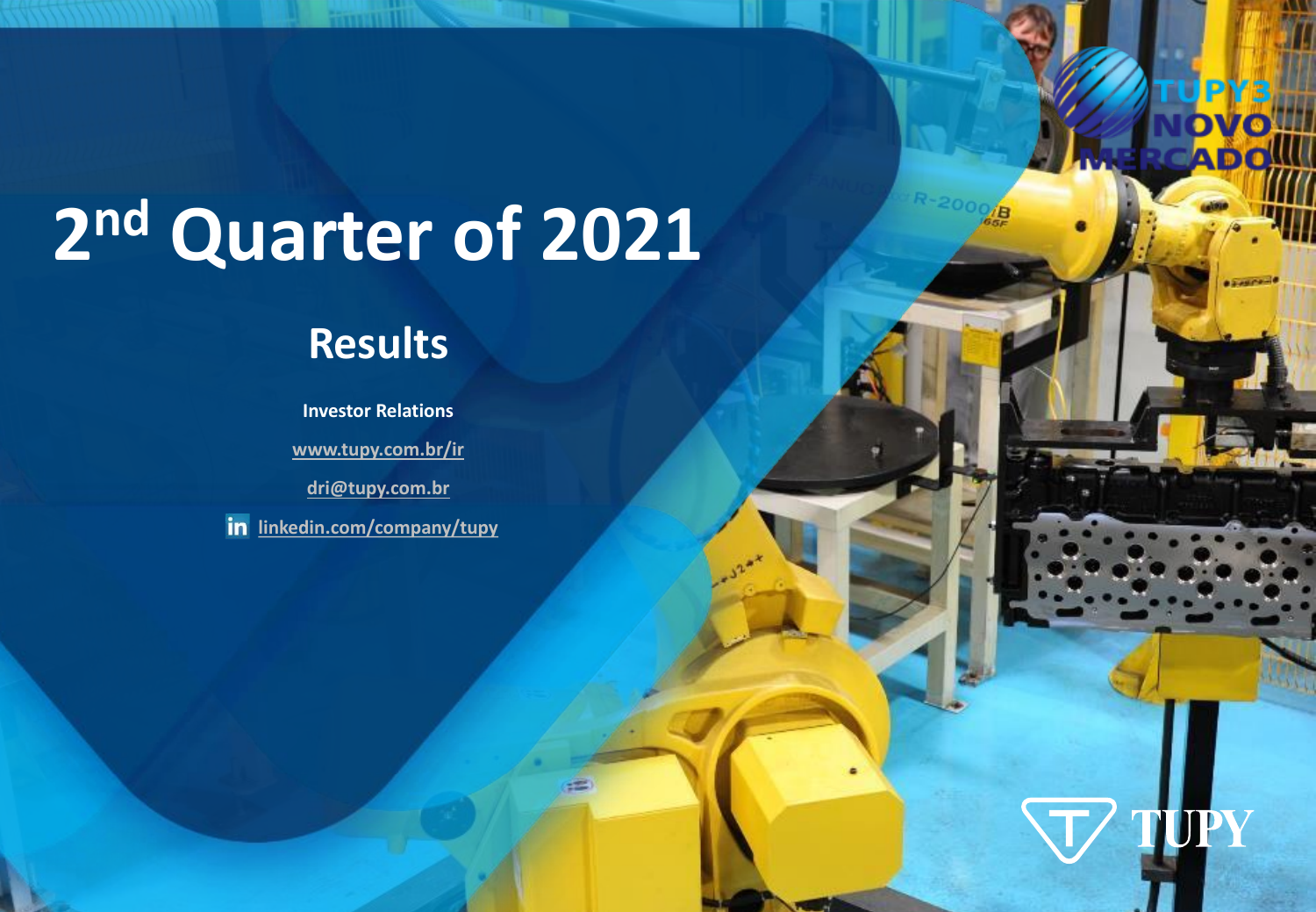This presentation contains forward‐looking statements, which are subject to risks and uncertainties and reflect the beliefs and expectations of the Company's Management based on available information. Forward‐looking statements include statements regarding our Management's current intentions or expectations with respect to a number of matters, including Brazil's economic, political and business environment, and especially the geographic markets in which we operate, the level of indebtedness and other financial obligations, and our ability to contract financing, when necessary and on reasonable terms, our ability to implement our investment plans, inflation and devaluation of the Brazilian real, as well as fluctuations in interest rates, existing and future laws and regulations, increased costs, our ability to uninterruptedly obtain materials and services from suppliers, at reasonable prices and with economies of scale, our ability to acquire other companies and integrate them in a satisfactory way, growth expectations of the automotive and hydraulic industries and success in implementing our strategic plans.

The reader should be aware that the factors mentioned above, in addition to others discussed in this Presentation, may affect our future results which may differ from those expressed in the forward‐looking statements we make herein. We do not assume responsibilities for updating such statements.

The words "anticipates," "wishes," "expects," "estimates," "intends," "forecasts," "plans," "predicts," "projects," "targets" and other similar words are intended to identify these statements.

Forward‐looking statements involve risks, uncertainties and assumptions as they relate to future events and therefore depend on circumstances that may or may not occur. The future condition of our financial situation and operational results, market share and competitive market position may materially differ from what is expressed or implied by these forward‐looking statements. Many of the factors that will determine these results and values are beyond our ability to control or predict. The reader is cautioned not to place undue reliance on these forward‐looking statements.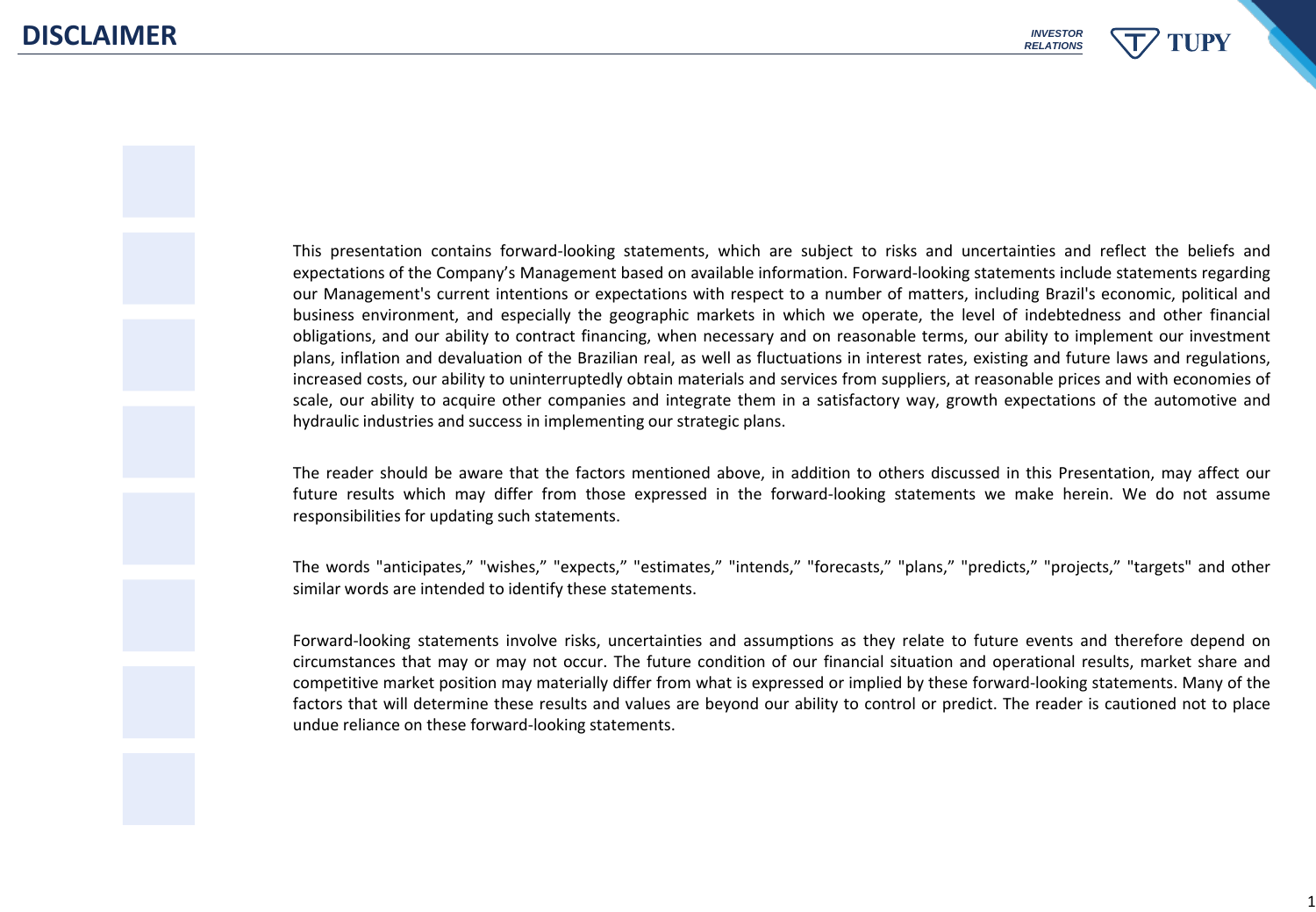**TUPY** *INVESTOR RELATIONS* 丁

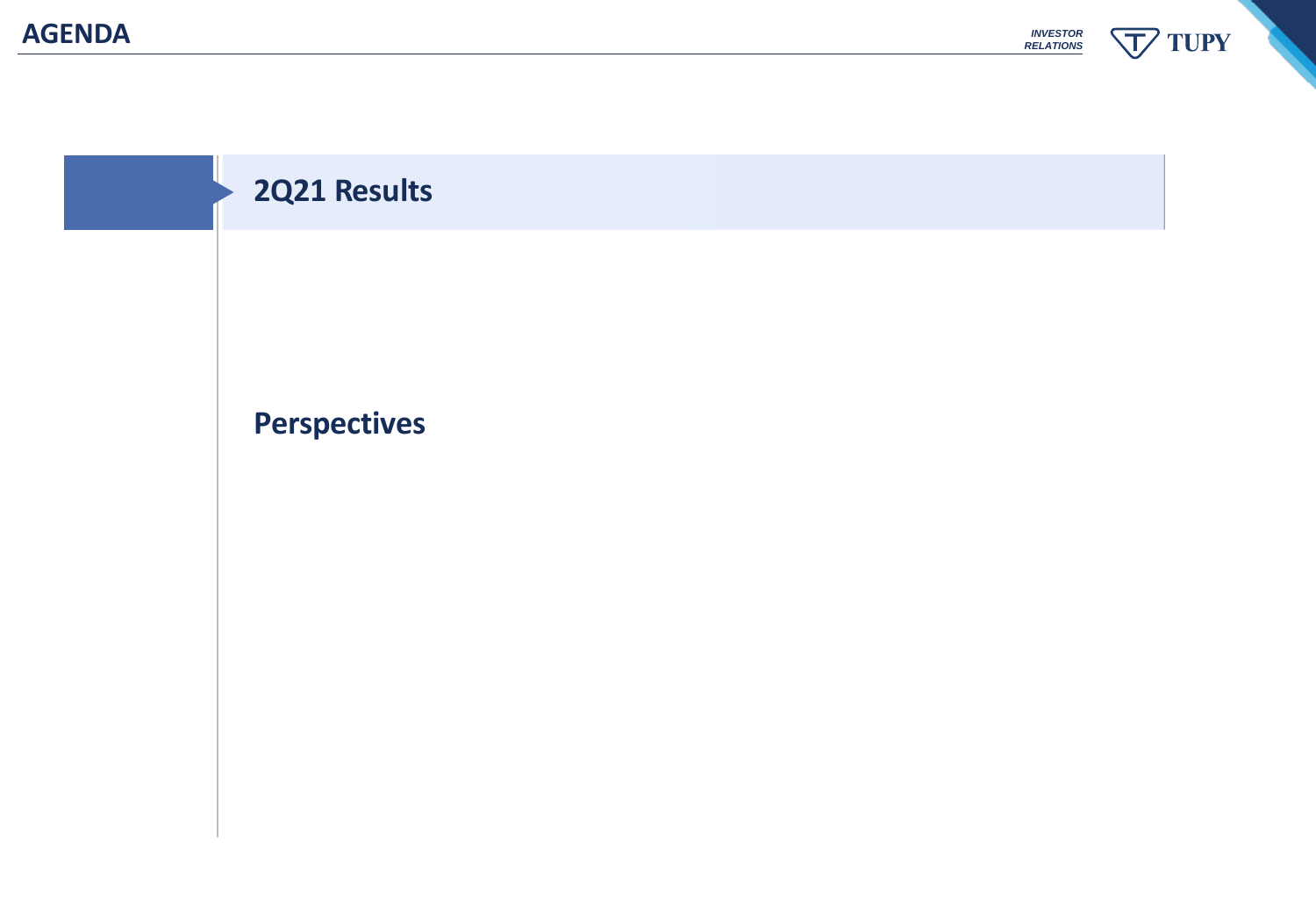





#### **Impacts COVID-19**

- **Supply chain disruptions (chip shortage)**
- **Raw materials**
- **Freight**
- **Absenteeism**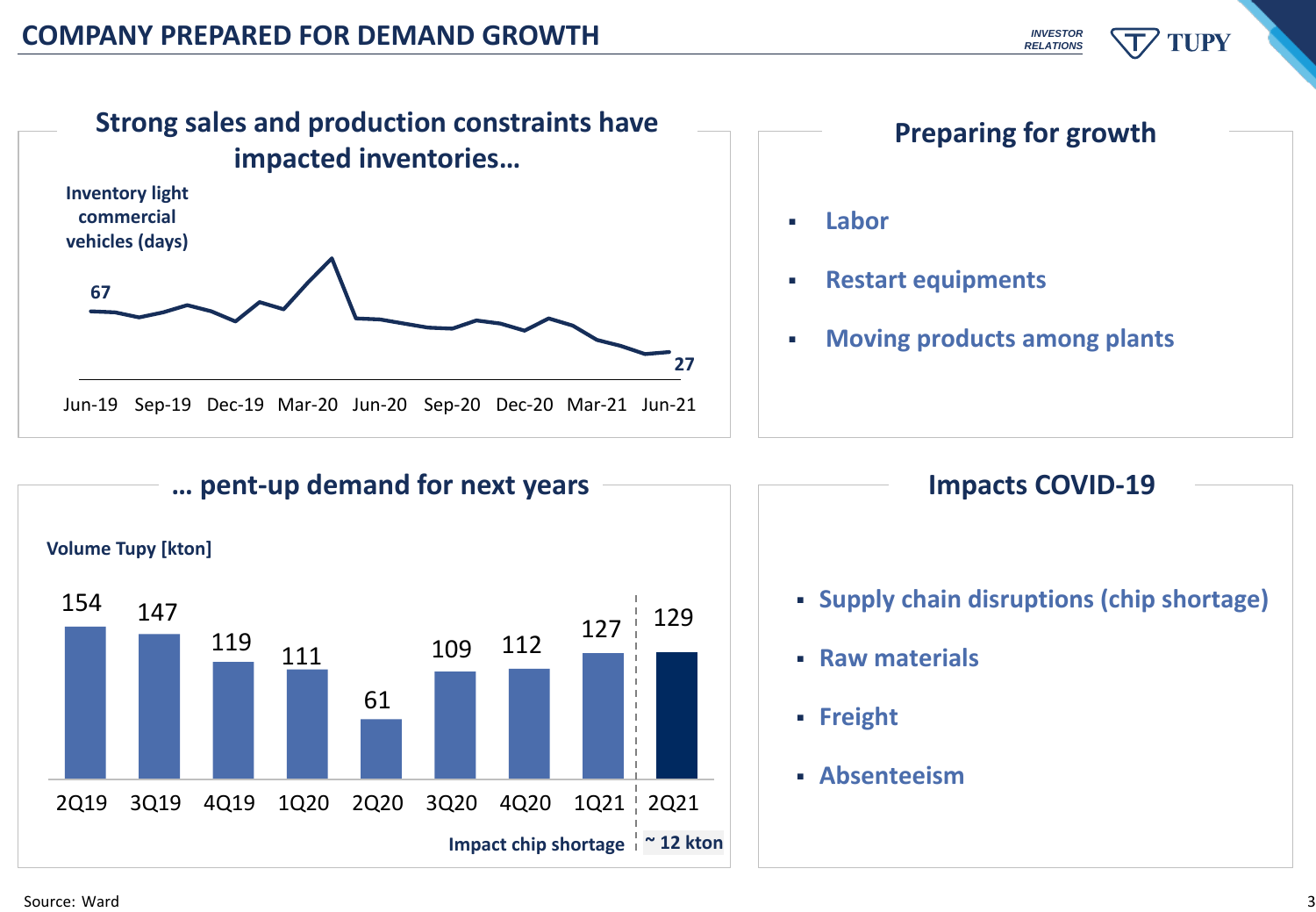

# **RAW MATERIAL INCREASE CAUSED BY ECONOMIC RECOVERY AND**

### **MISMATCH BETWEEN SUPPLY AND DEMAND**





**Impact of R\$ 35 million in EBITDA, related to raw material costs to be passed-through and supply restrictions of certain materials, impacting quality and operational efficiency**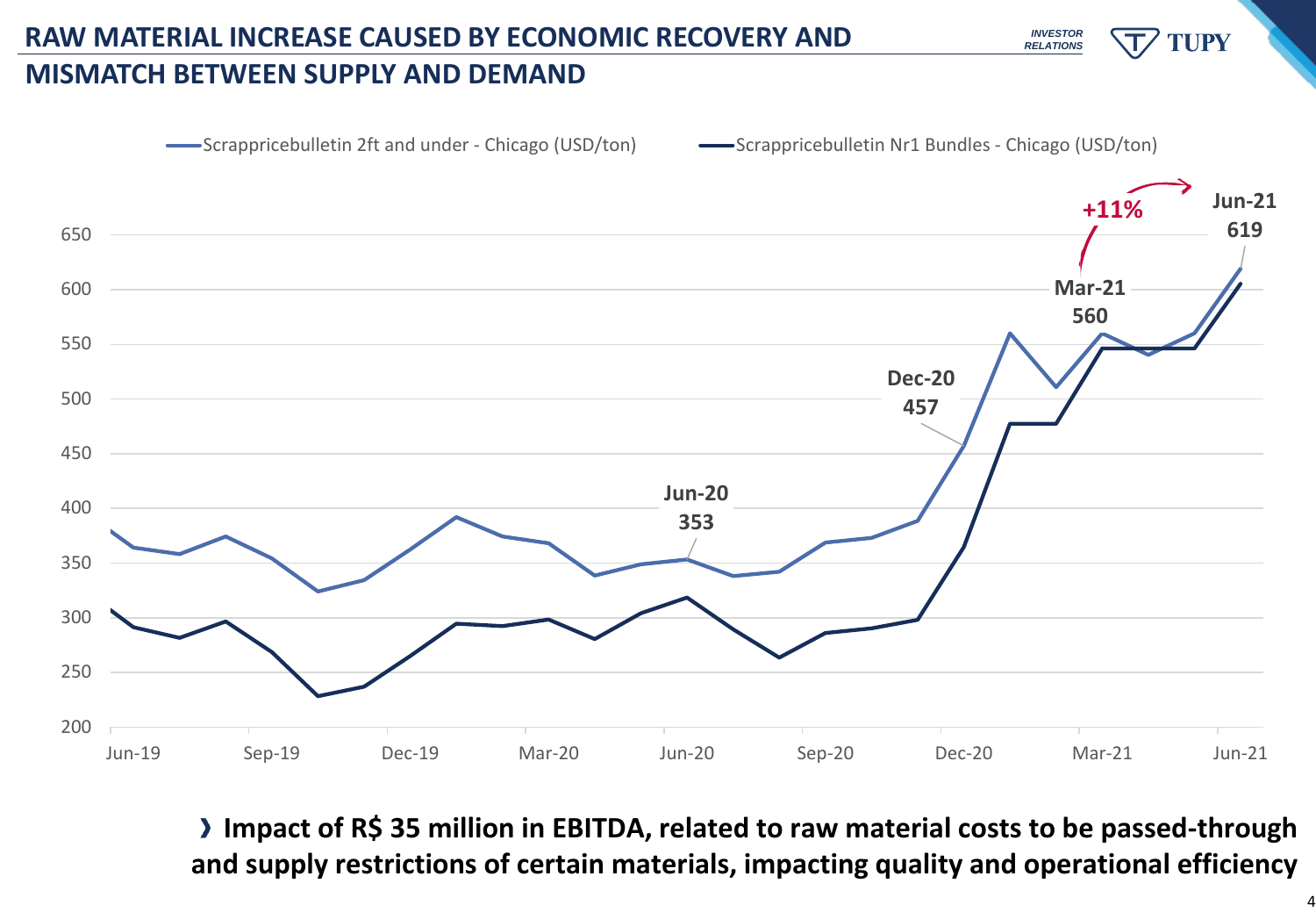

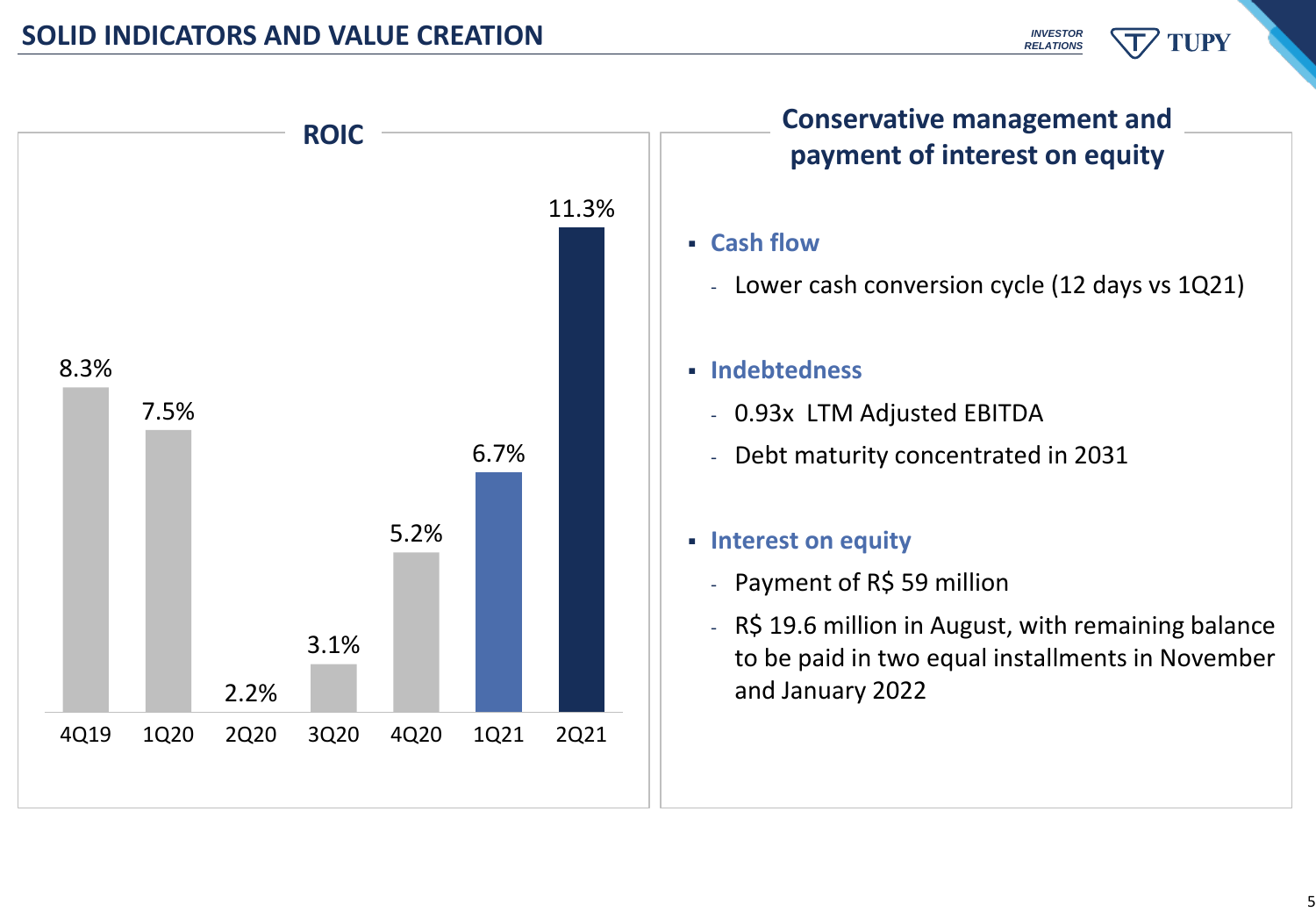### **SALES VOLUME**

*INVESTOR RELATIONS*

**TUPY** 

#### **Volume [kton]**

**Machining [% automotive volume]**



6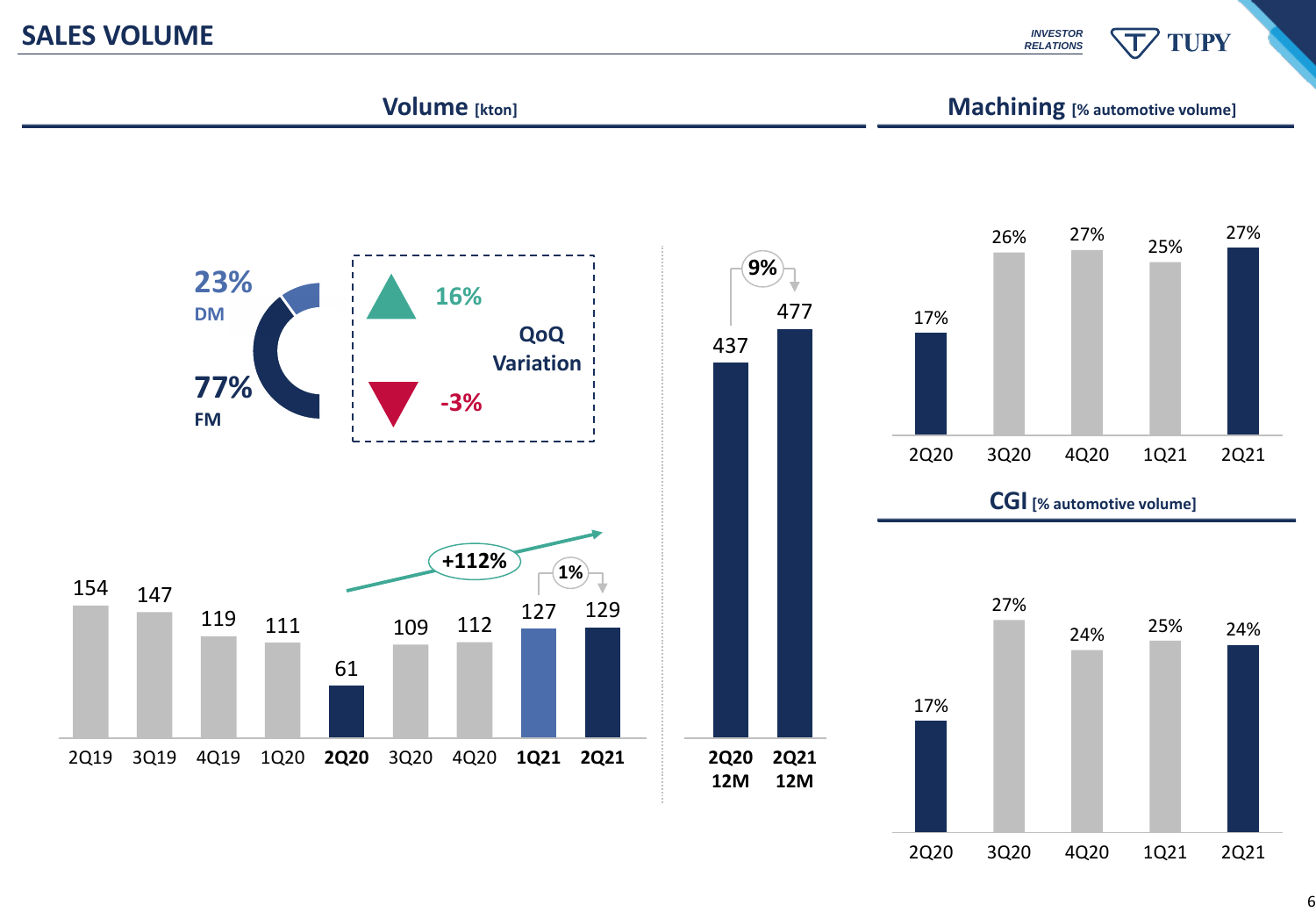**REVENUE**

*INVESTOR RELATIONS*

# **TUPY**



1) Includes light, medium and heavy commercial vehicles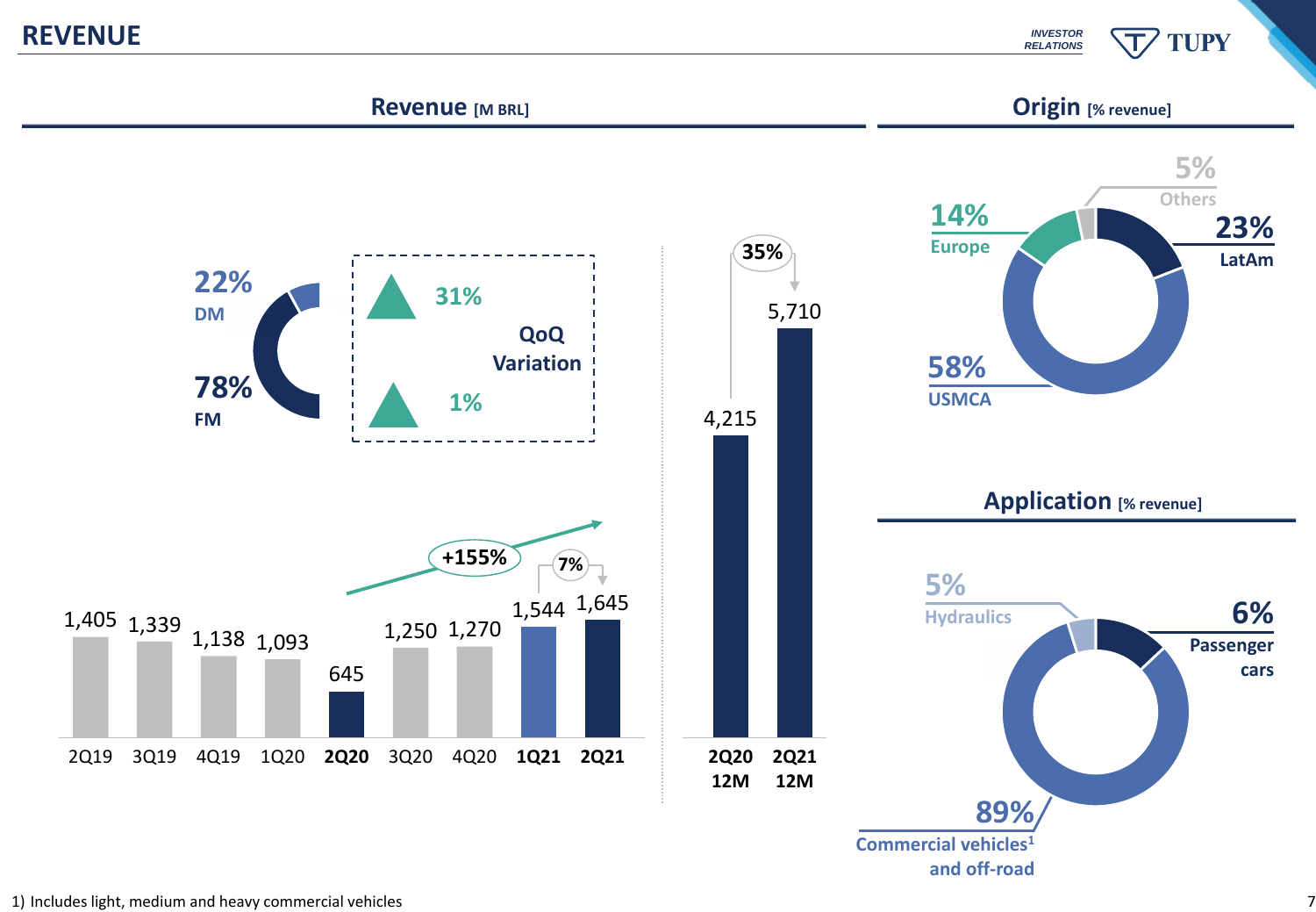# **TRANSPORTATION, INFRASTRUCTURE & AGRICULTURE**

*INVESTOR RELATIONS* TUPY

### **Domestic Market**



8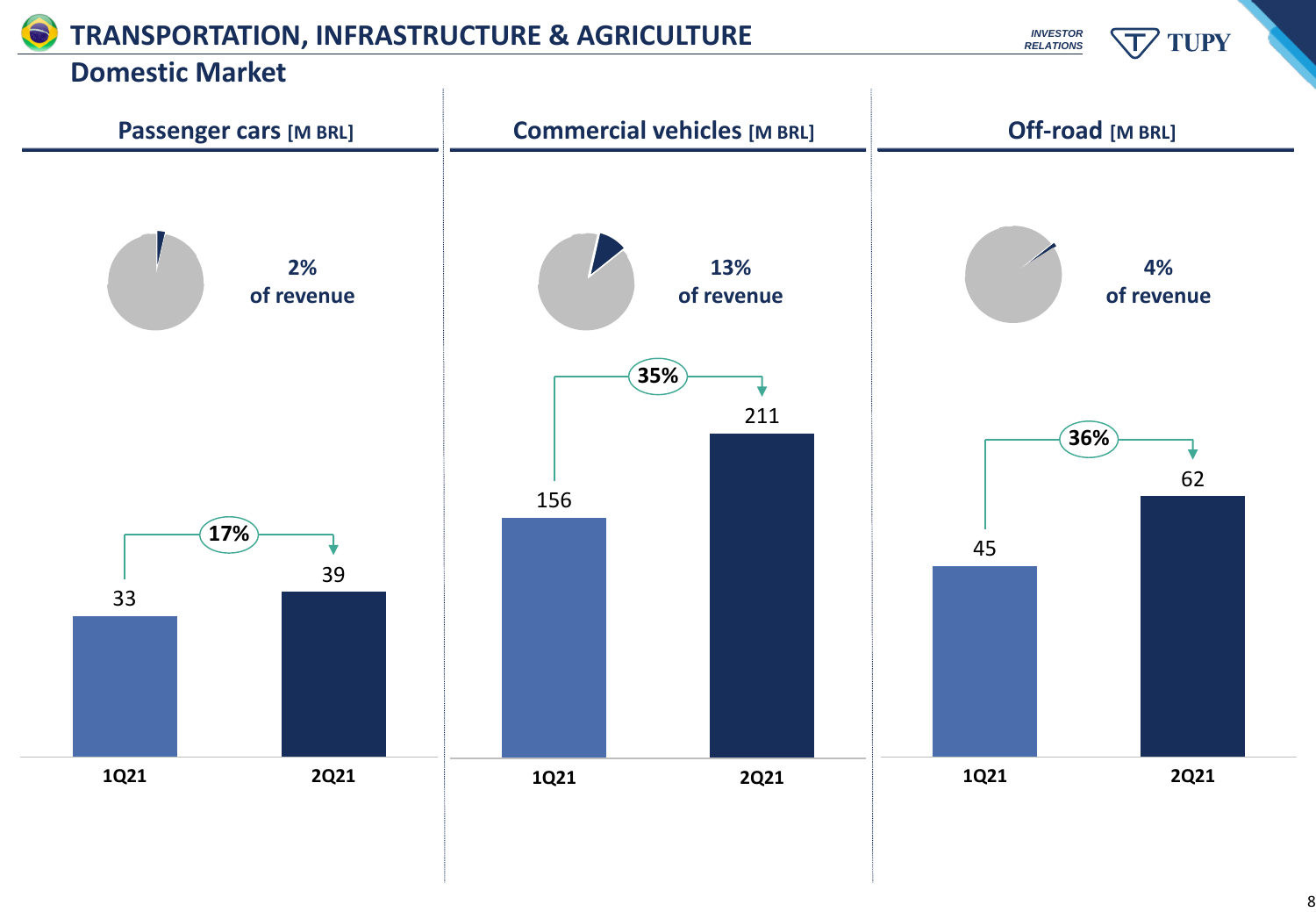# **TRANSPORTATION, INFRASTRUCTURE & AGRICULTURE**

# **Foreign Market**



9

*INVESTOR RELATIONS* **TUPY**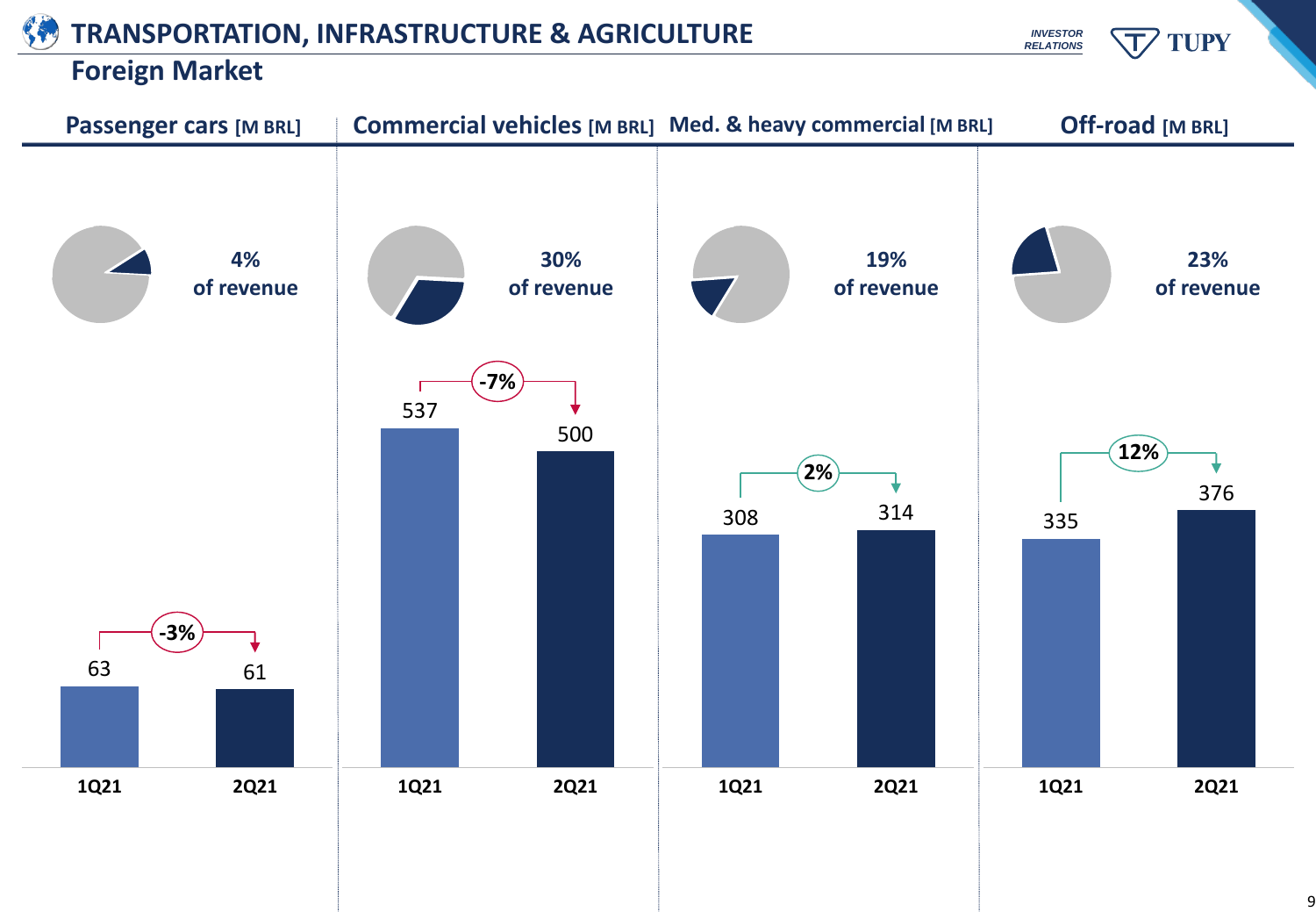# **HYDRAULICS**

# **Domestic & Foreign Markets [M BRL]**

*INVESTOR RELATIONS*



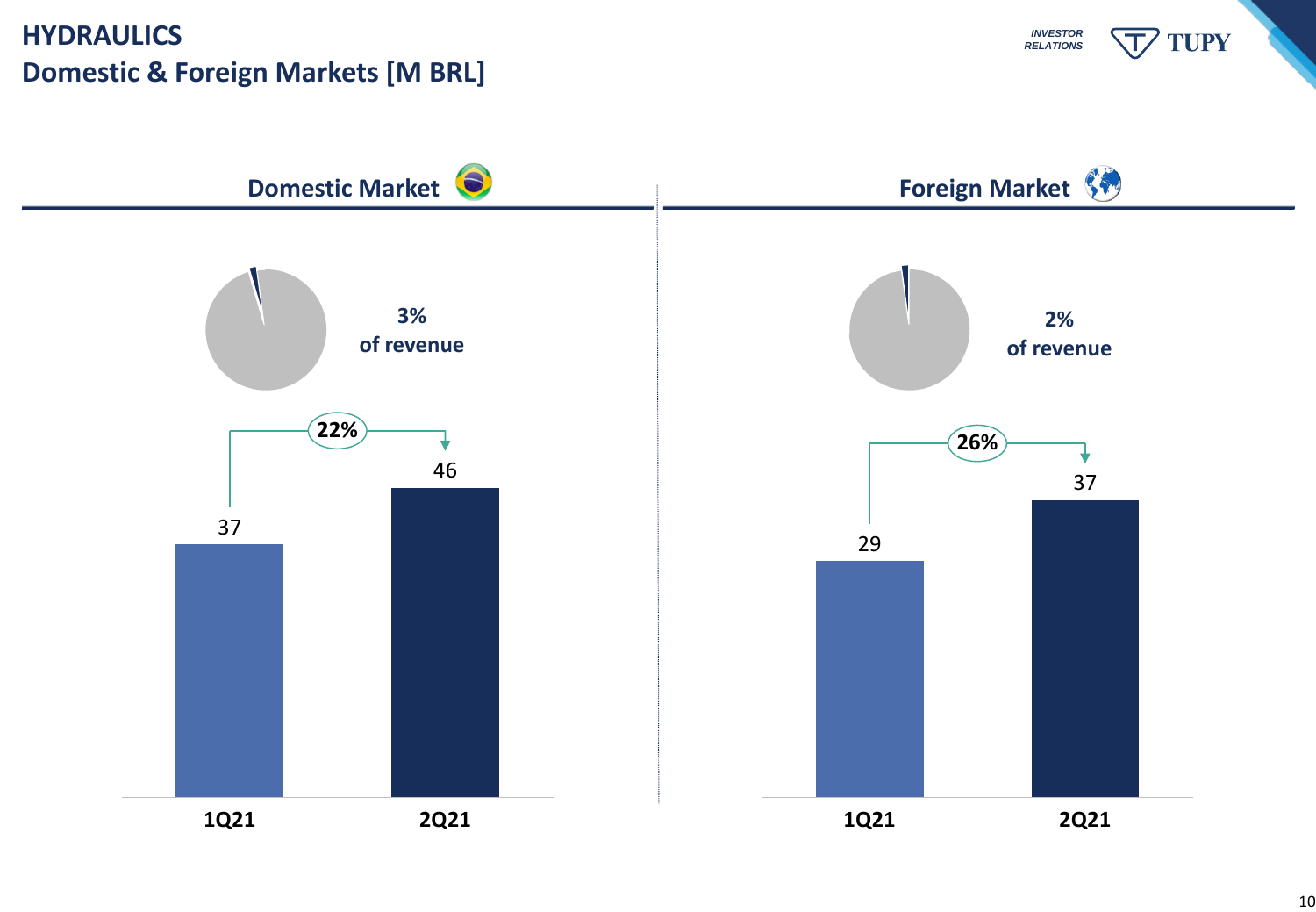*INVESTOR* **TUPY** *RELATIONS*

**COGS Breakdown 2Q21 [%] Variation of main cost inputs by nature [%]**





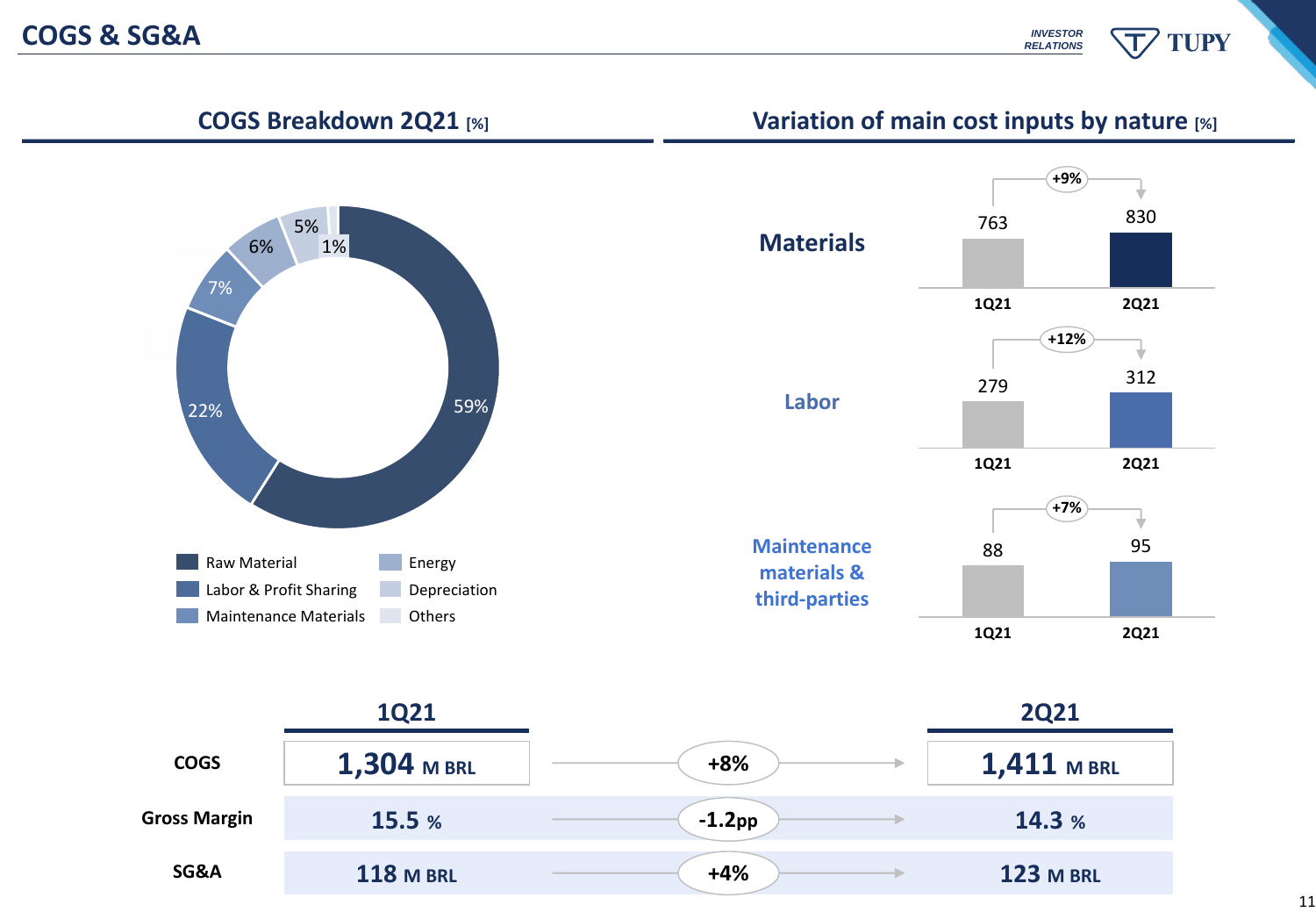**TUPY** 



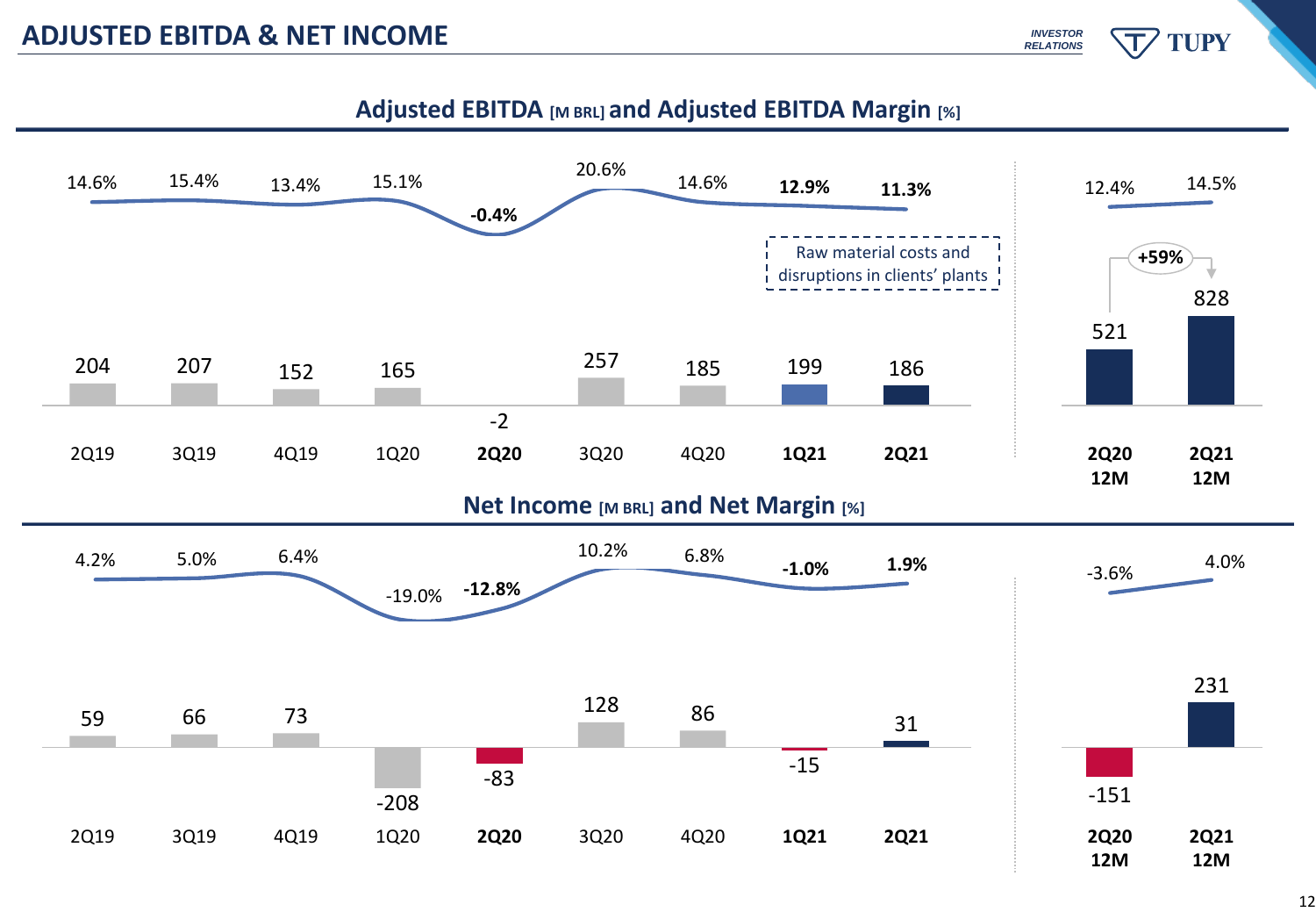*INVESTOR* **TUPY** *RELATIONS*

| <b>2Q21</b><br>$-31.6$<br>6.4 | <b>1Q21</b><br>$-89.7$ |
|-------------------------------|------------------------|
|                               |                        |
|                               |                        |
|                               | 3.9                    |
| $-62.6$                       | 35.6                   |
| 19.6                          | $-3.1$                 |
| 11.7                          | $-5.4$                 |
| $-56.5$                       | $-58.7$                |
|                               |                        |
|                               |                        |
|                               |                        |

- **1** 1Q21 impacted by R\$ 58 million in 1Q21, related to one-off expenses with early settlement premium and pro rata interest of Senior Notes 2024
- FX appreciation on balance sheet accounts denominated in foreign currencies. **2**
- **3** Cash flow hedge (zero-cost collar)
	- Mark to market: + R\$ 11.4 million
	- Cash effect: + R\$ 0.3 million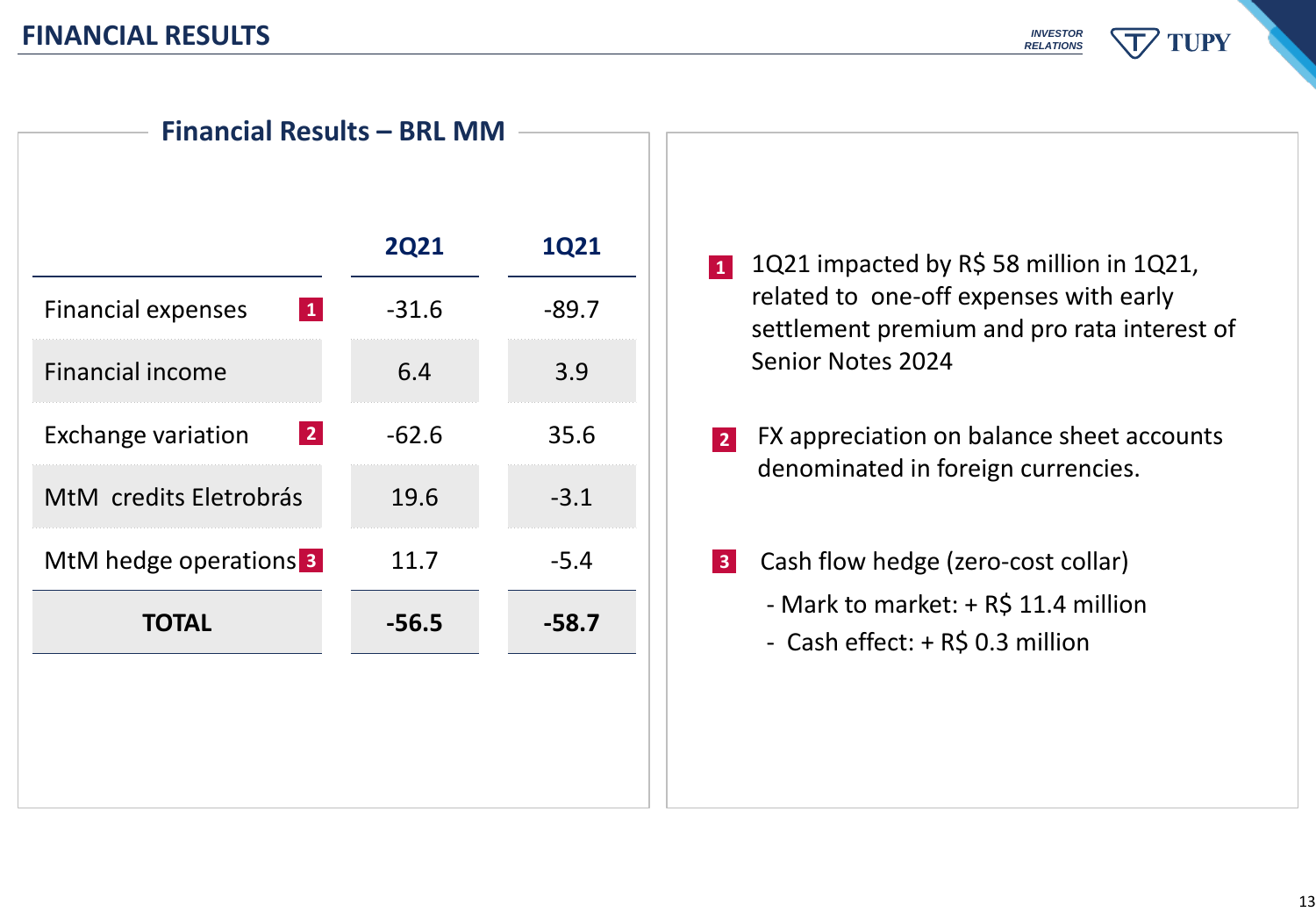**TUPY** 



**Accounts receivable [M BRL] and DSO [days] Inventories [M BRL] and DIO [days]**







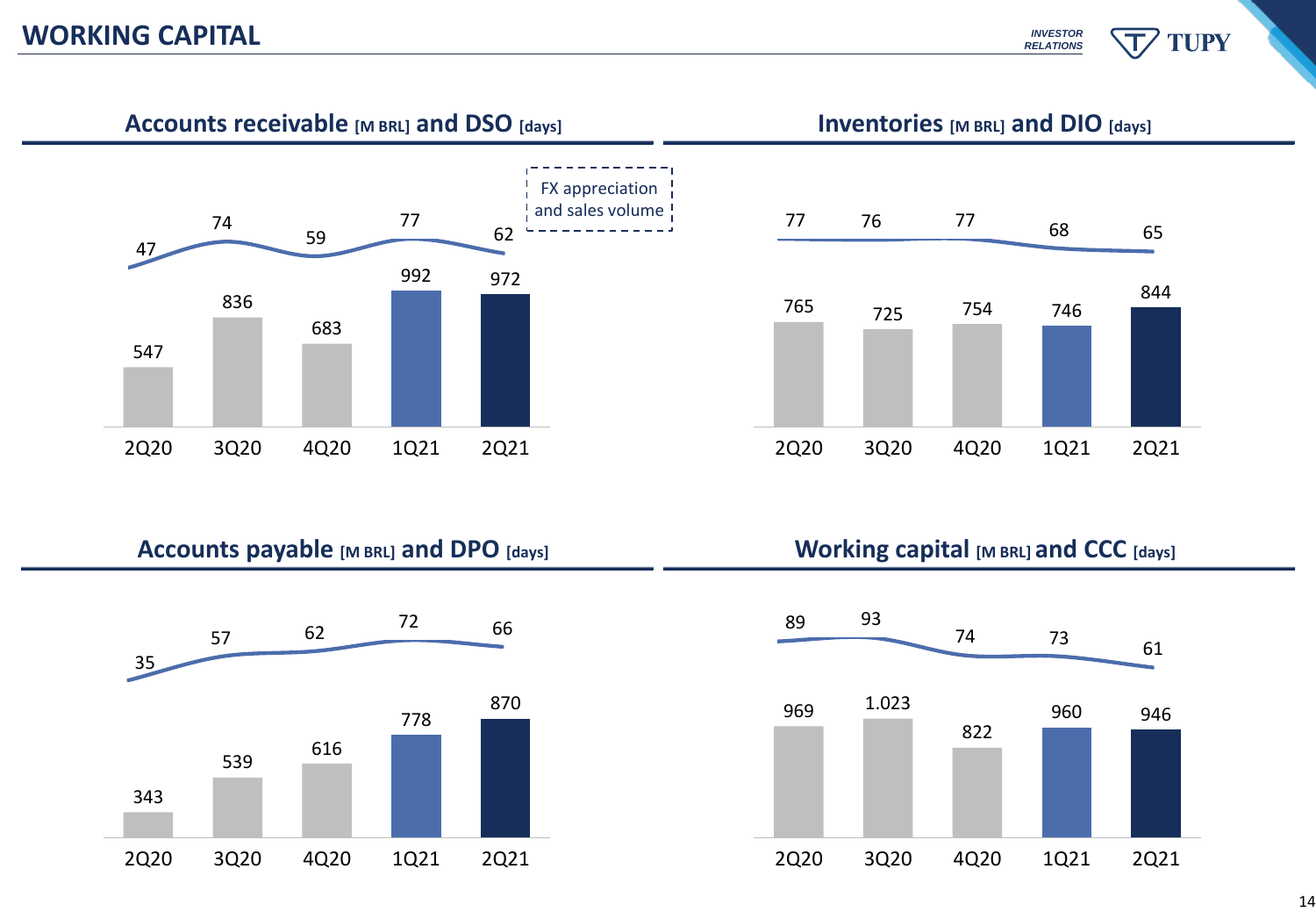*INVESTOR* **TUPY** *RELATIONS*



**Investments related to new machining projects, safety and environment**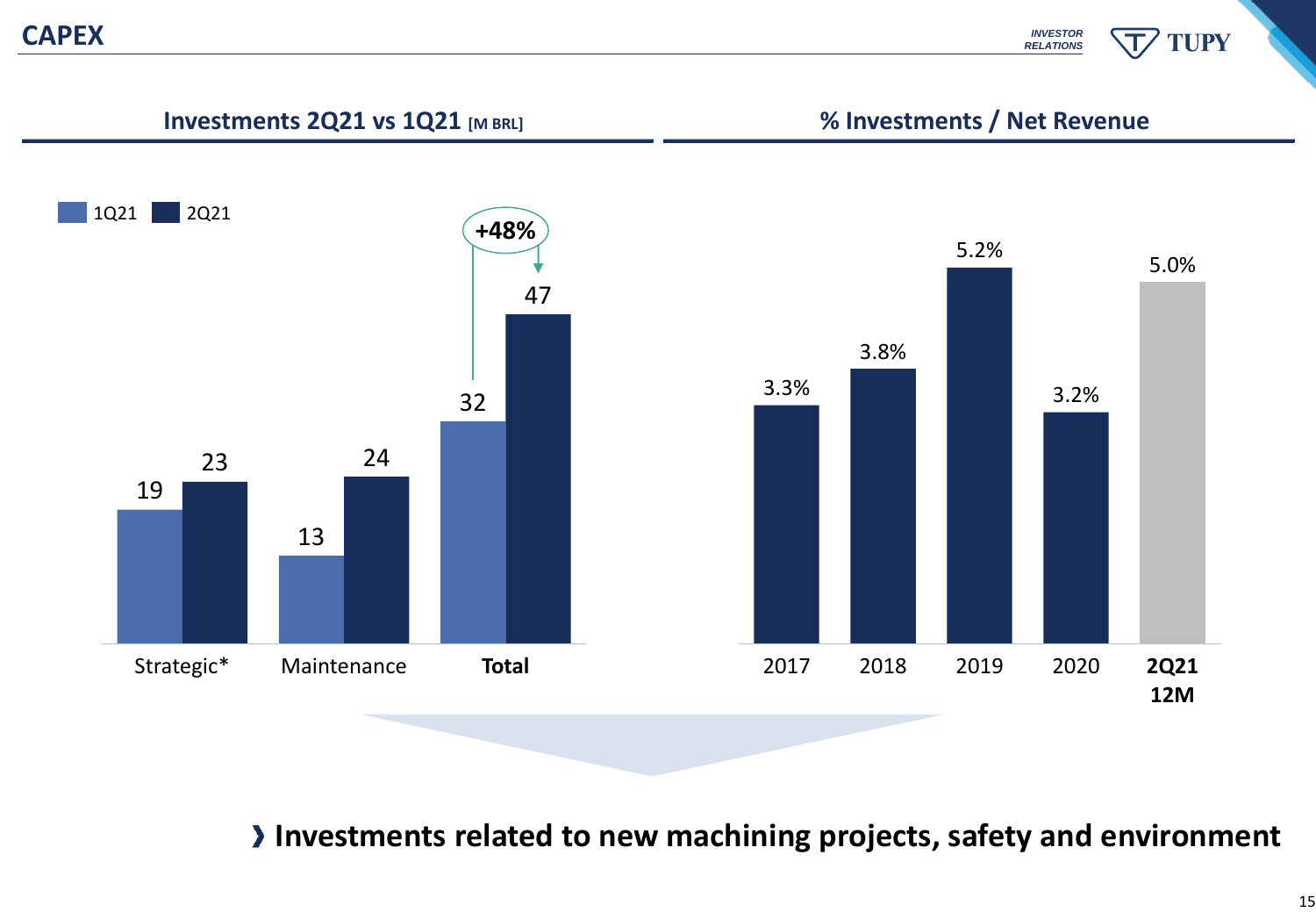**M BRL**

TUPY *INVESTOR RELATIONS*



**Lower cash conversion cycle and tax refunds**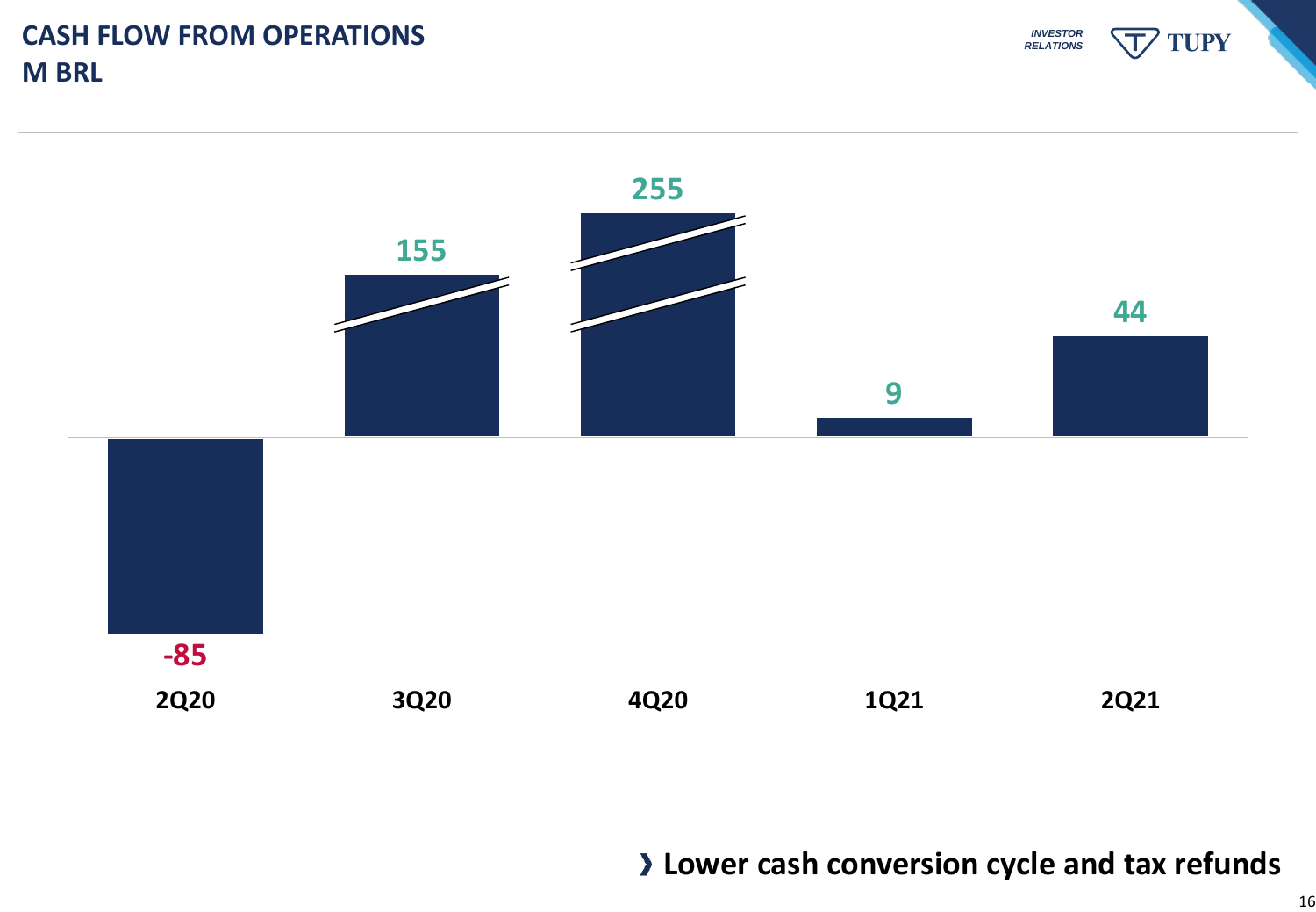

#### **Debt [M BRL]**





#### **Currency breakdown** [% total] **Net debt/Adjusted EBITDA 12M**



\*Includes derivatives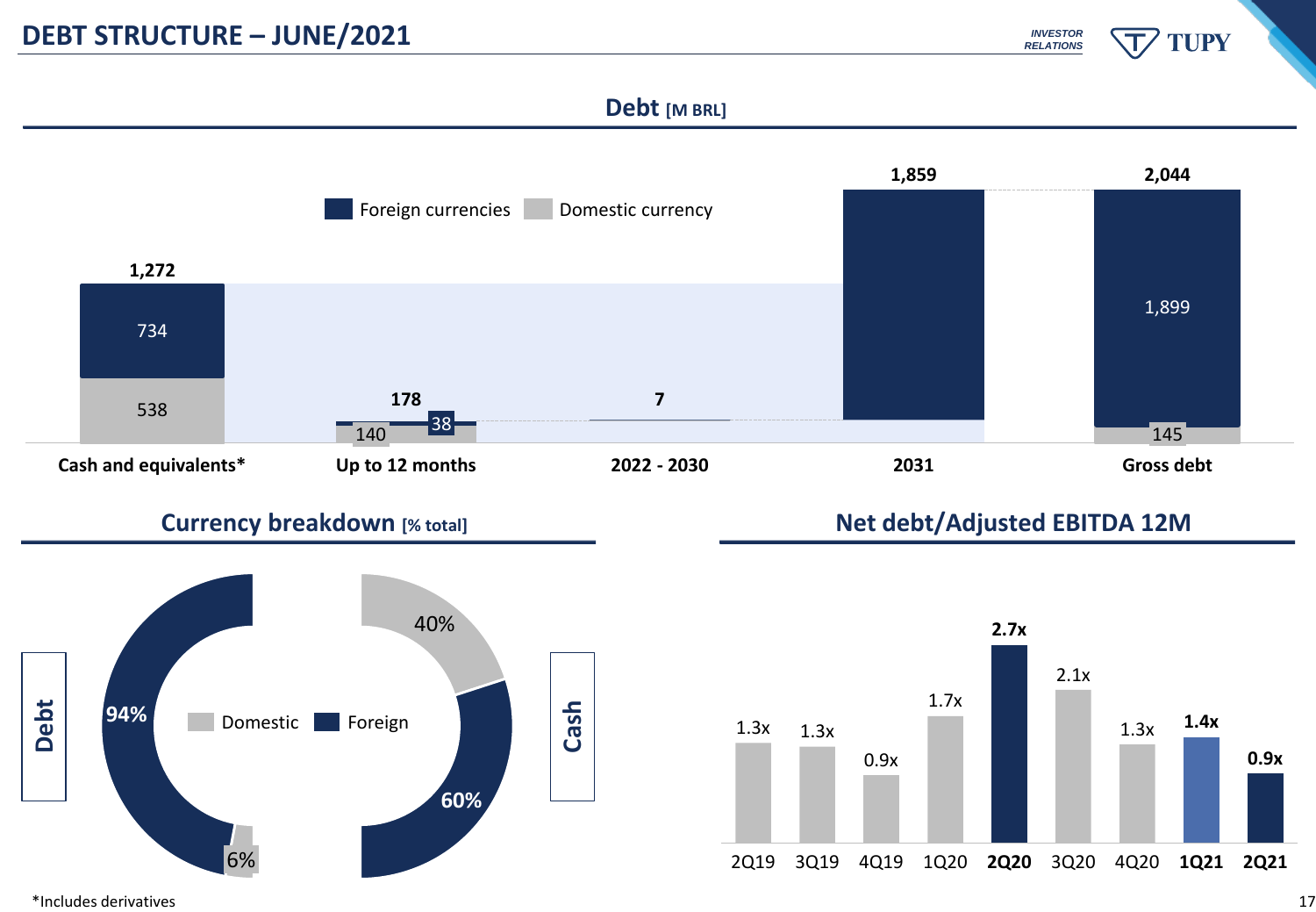**TUPY** *INVESTOR RELATIONS* 丁

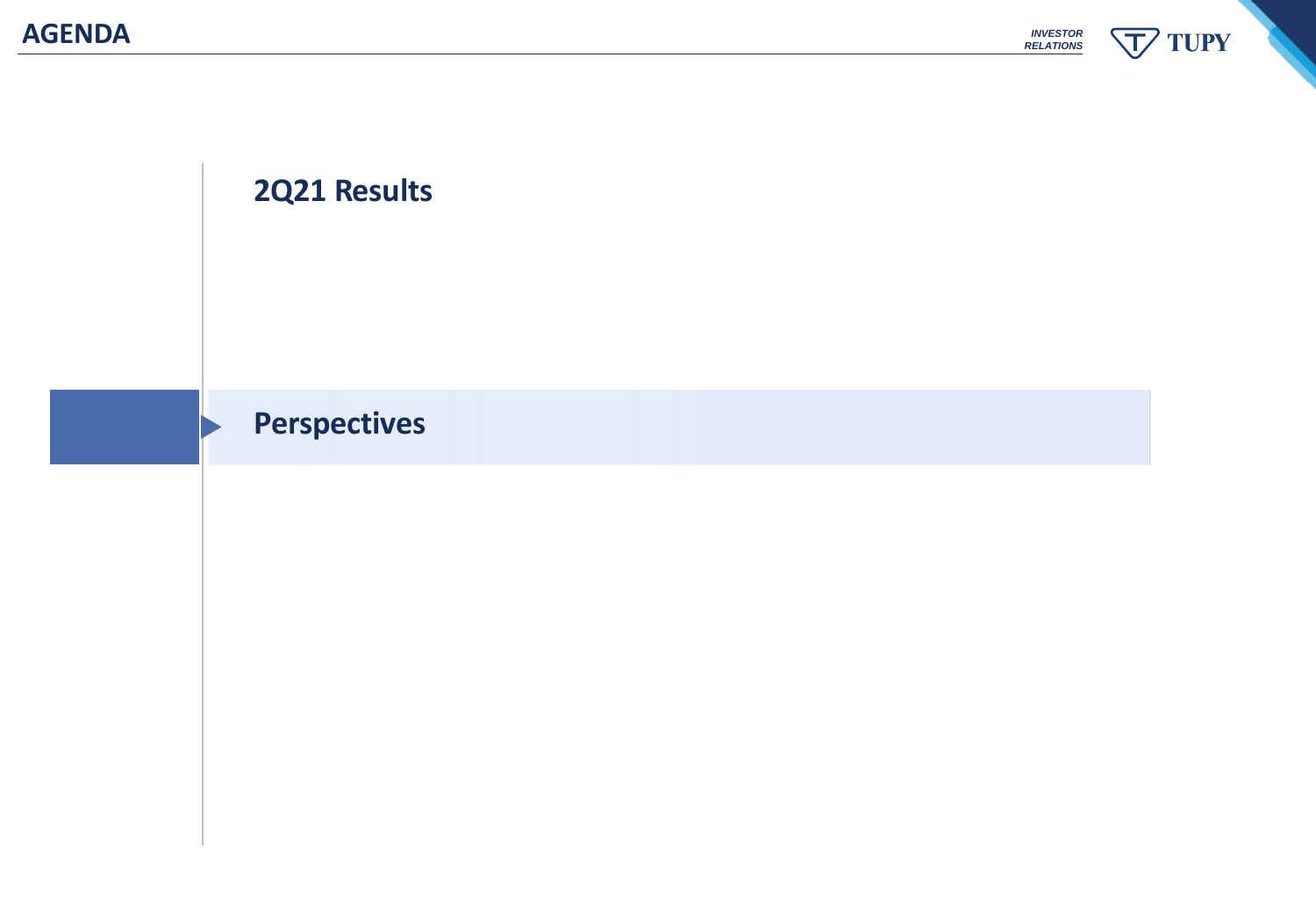# **INEW BUSINESS OPPORTUNIES BASED IN OUR KNOWLEDGE** *INVESTOR*

**TUPY** 

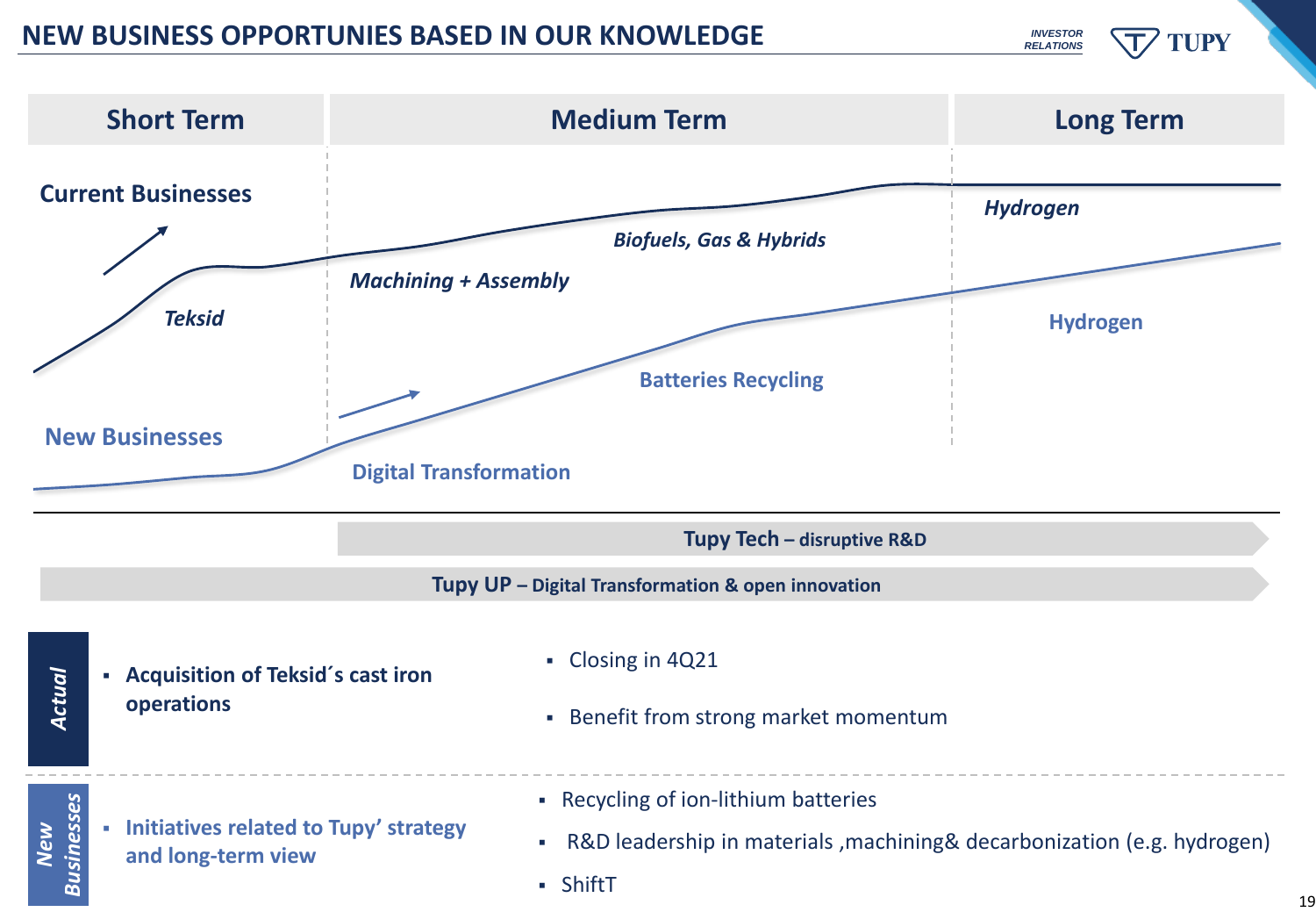

**Resumptions of consumption and investment trigger demand for freight, infrastructure and agriculture**

*INVESTOR RELATIONS*

**TUPY**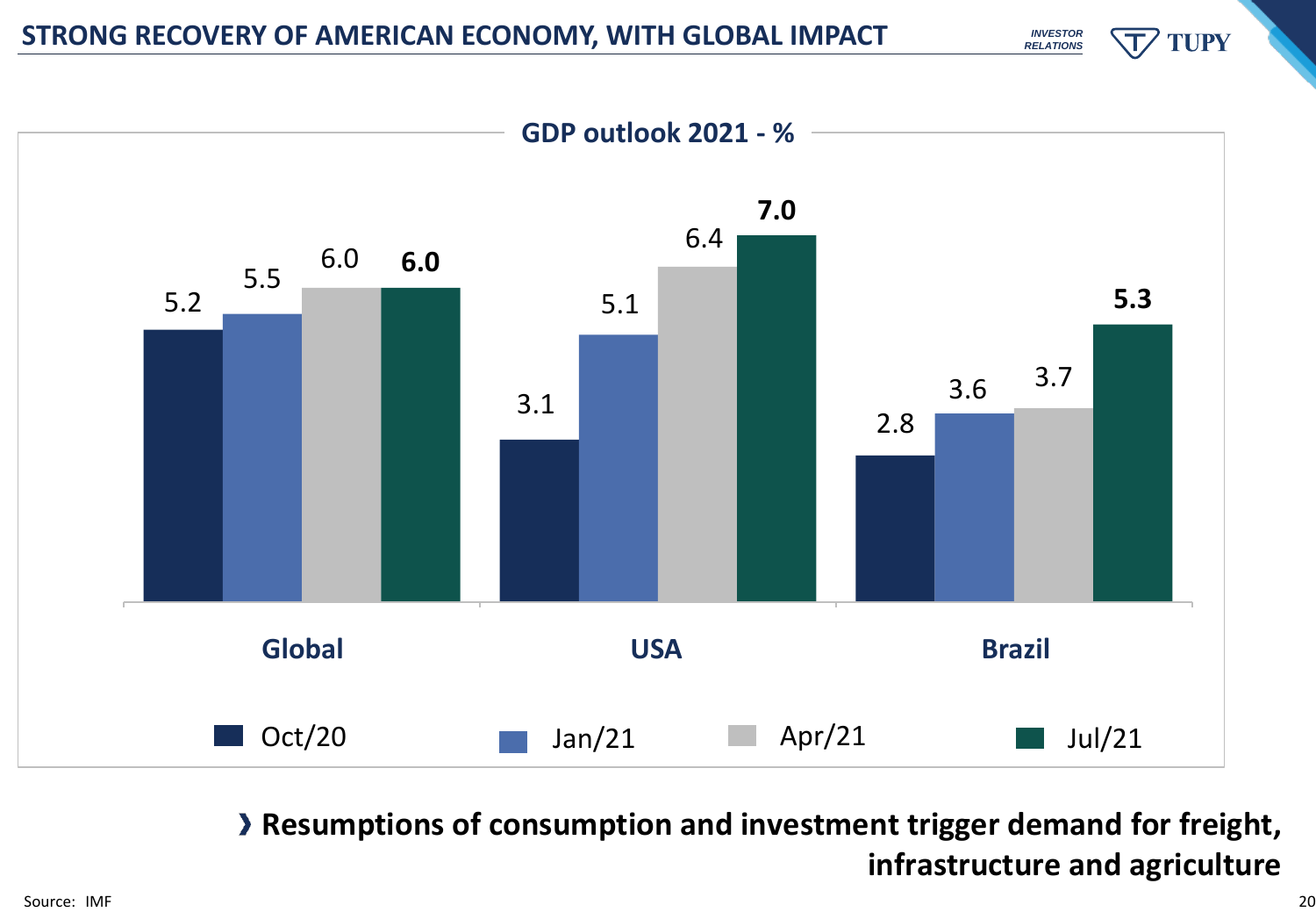*INVESTOR* **TUPY** *RELATIONS*

#### **Changes on consumption patterns** since the beginning of pandemic **1**

**Durable goods spending +40%** (2Q21 *vs 2Q*20), whilst services decreased substantially due to restriction measures

**2** Consumption growth and inertia of production chains leading to **lower inventories**, sustaining **manufacturing activity at high levels** for extended periods

#### 130 170 Durable goods Services Non-durable goods **Pre pandemic**

**Consumption Growth [2012 = 100]**

2014 2016 2018 2020

90



**trend**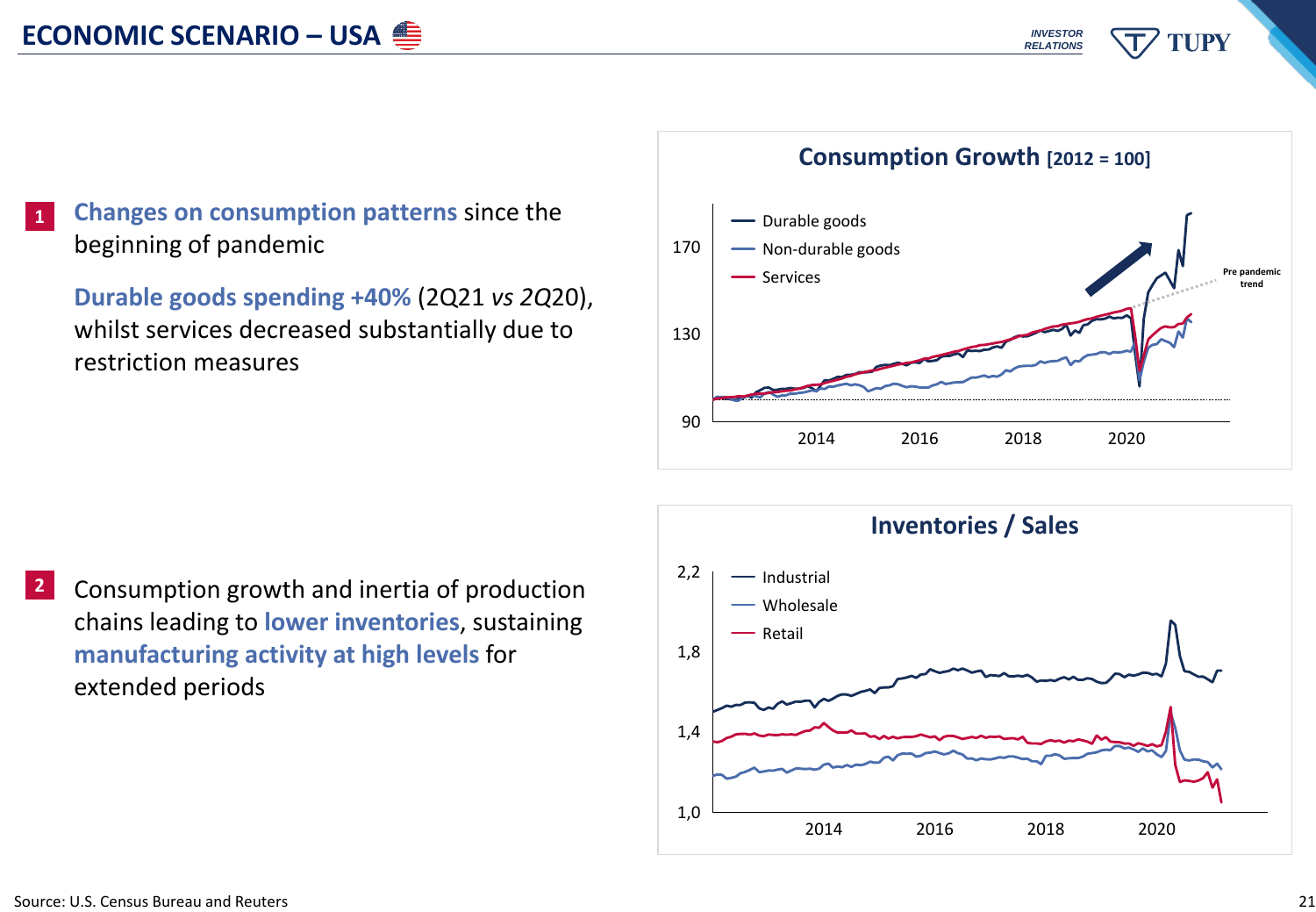

**Production Classes 5-7 [k units]**





# **Higher backlog from strong demand in last 9 months**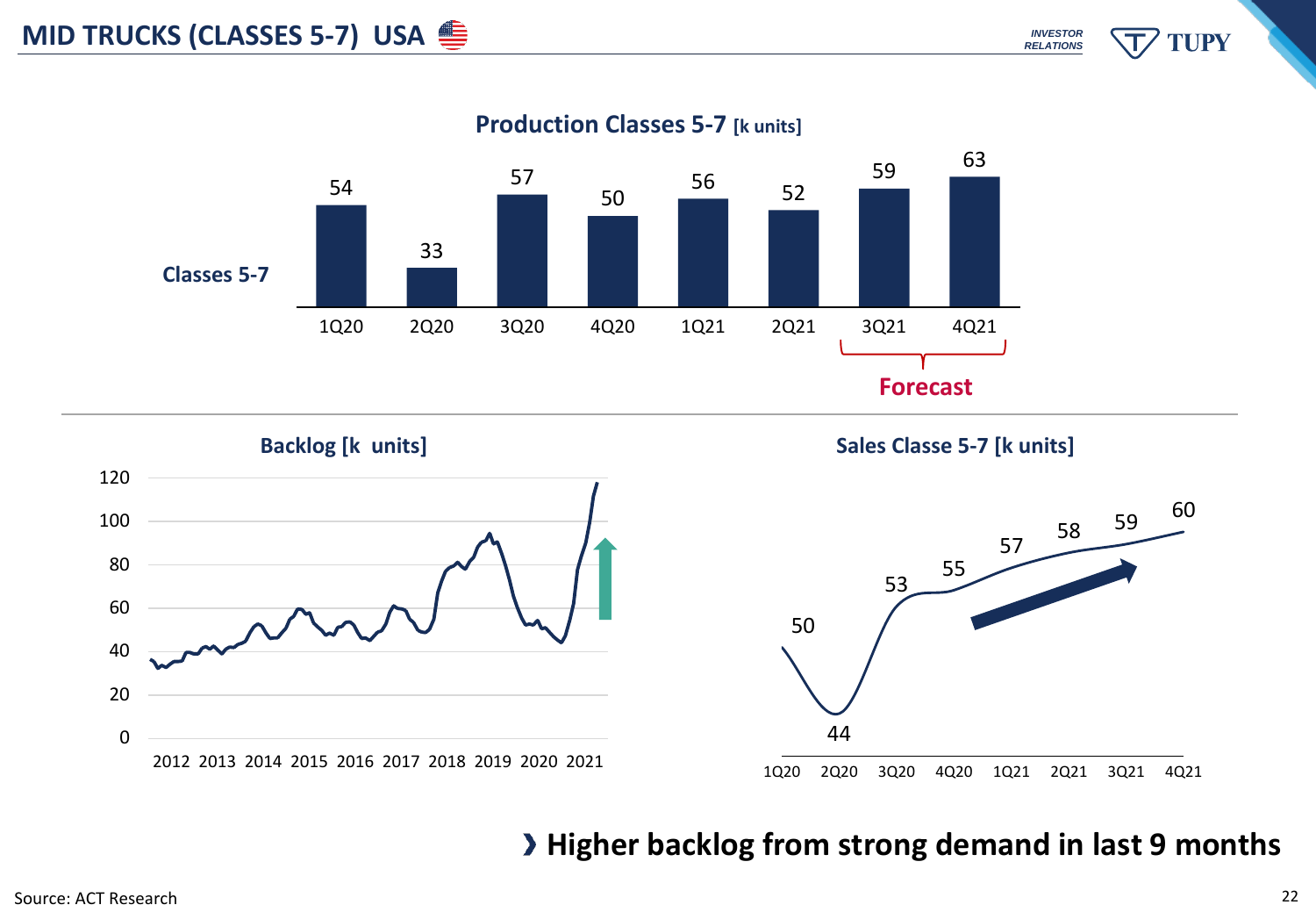





**Freight demand sustains strong growth pace; production with lower impact of semiconductors shortage**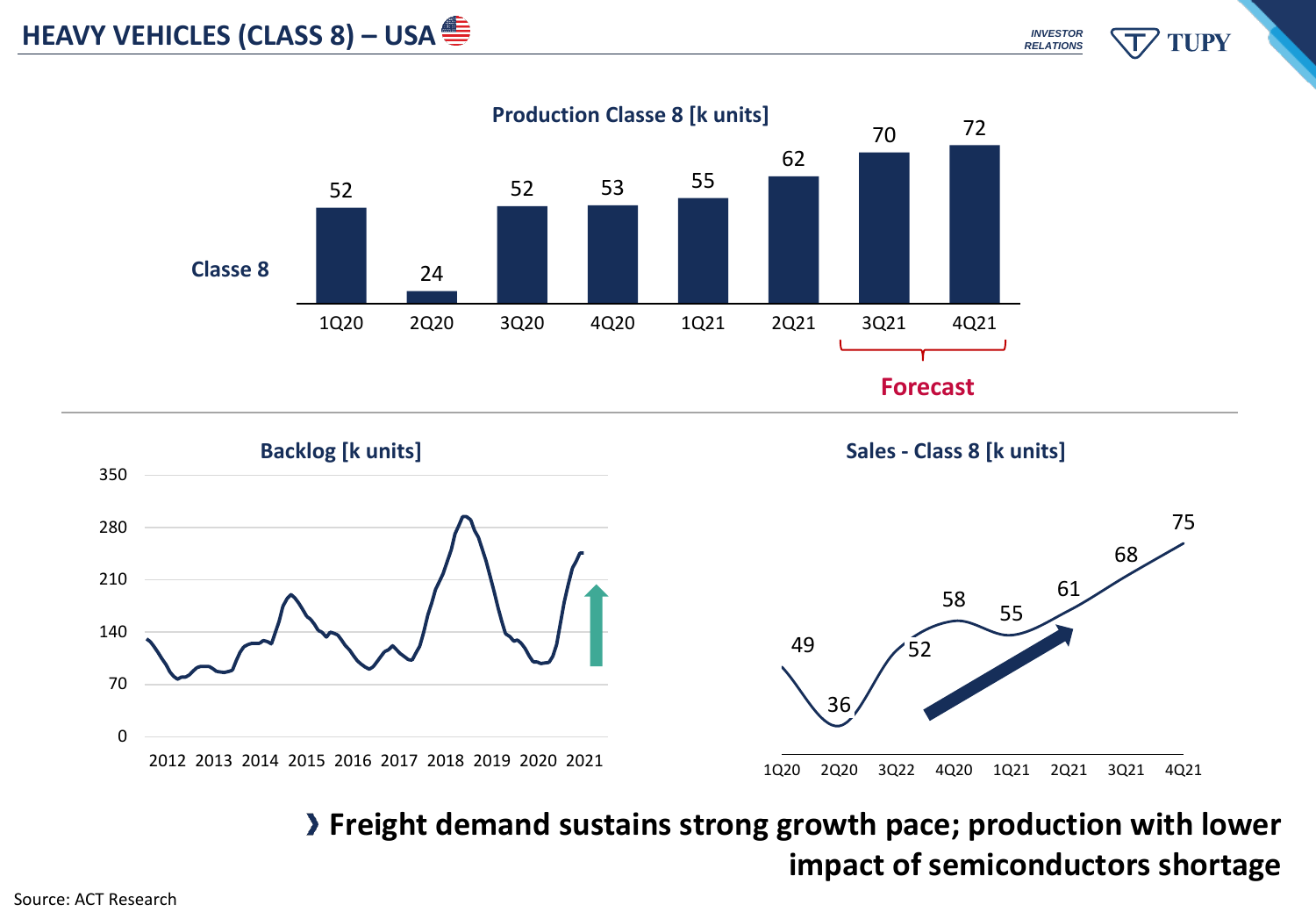## **OFF-ROAD – GLOBAL**

**Agriculture machinery**

*INVESTOR* **TUPY** *RELATIONS*



**Drivers 2021**

**Favorable** commodities prices; **Production** volumes Higher **profitability**